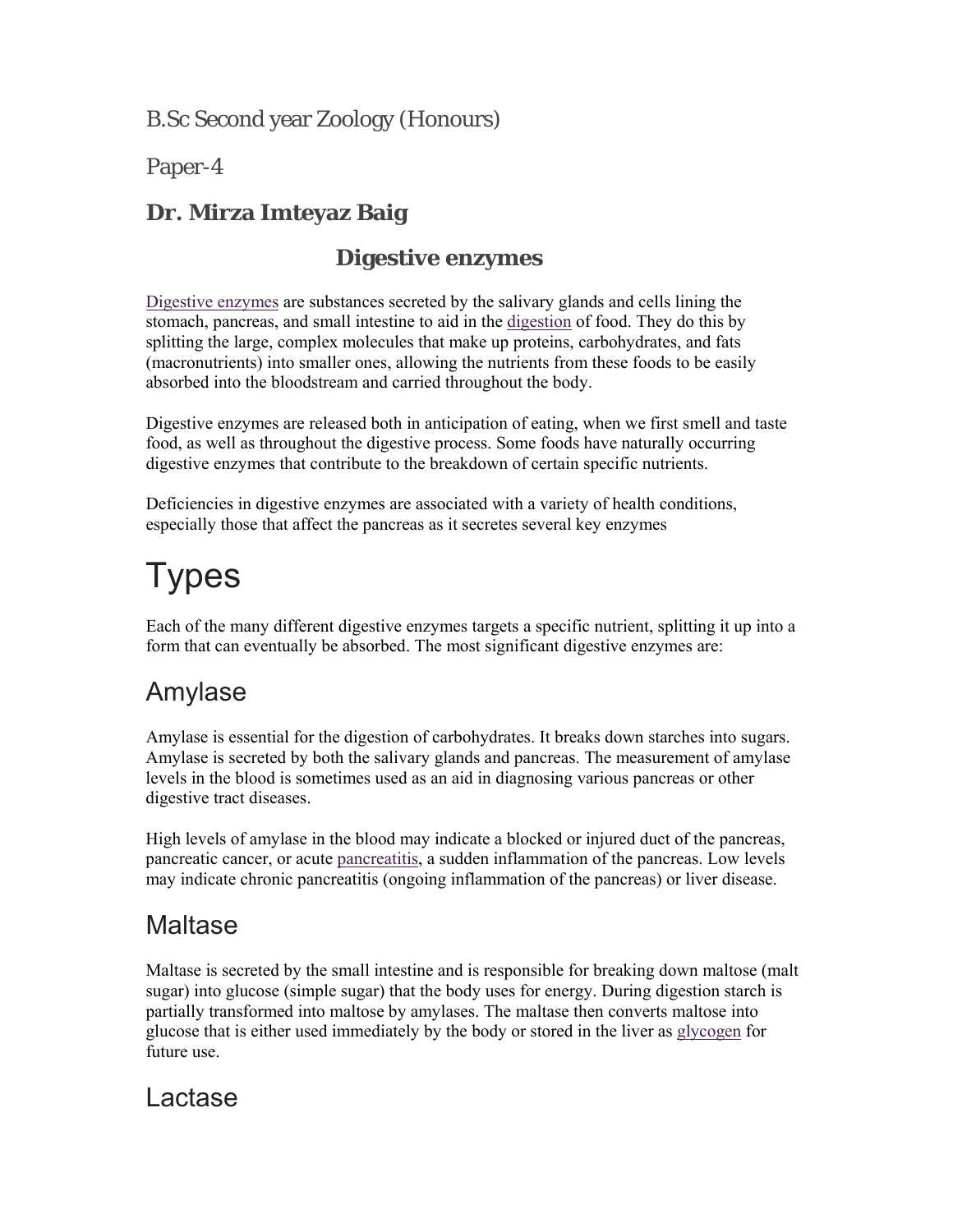Lactase (also called lactase-phlorizin hydrolase) is a type of enzyme that breaks down lactose, a sugar found in dairy products, into the simple sugars glucose and galactose. Lactase is produced by cells known as enterocytes that line the intestinal tract. Lactose that is not absorbed undergoes fermentation by bacteria and can result in gas and intestinal upset.

## Lipase

Lipase is responsible for the breakdown of fats into fatty acids and glycerol (simple sugar alcohol). It's produced in small amounts by your mouth and stomach, and in larger amounts by your pancreas.

## Proteases

Also called peptidases, proteolytic enzymes, or proteinases, these digestive enzymes break down proteins into amino acids. In addition, they play a role in numerous body processes, including cell division, blood clotting, and immune function.

Proteases are produced in the stomach and pancreas. The main ones are:

- **Pepsin**: Secreted by the stomach to break down proteins into peptides, or smaller groupings of amino acids, that are either absorbed or broken down further in the small intestine
- **Trypsin**: Forms when an enzyme secreted by the pancreas is activated by an enzyme in the small intestine. Trypsin then activates additional pancreatic enzymes, such as carboxypeptidase and chymotrypsin, to assist in breaking down peptides.
- **Chymotrypsin**: Breaks down peptides into free amino acids that can be absorbed by the intestinal wall
- **Carboxypeptidase A**: Secreted by the pancreas to split peptides into individual amino acids
- **Carboxypeptidase B**: Secreted by the pancreas, it breaks down basic amino acids

#### Sucrase

Sucrase is secreted by the small intestine where it breaks down sucrose into fructose and glucose, simpler sugars that the body can absorb. Sucrase is found along the intestinal villi, tiny hair-like projections that line the intestine and shuttle nutrients into the bloodstream.

## **Deficiencies**

There are a variety of health conditions that can interfere with the secretion of sufficient amounts of digestive enzymes for full digestion of foods. Some are inherited genetic conditions while others develop over time.

### Lactose Intolerance